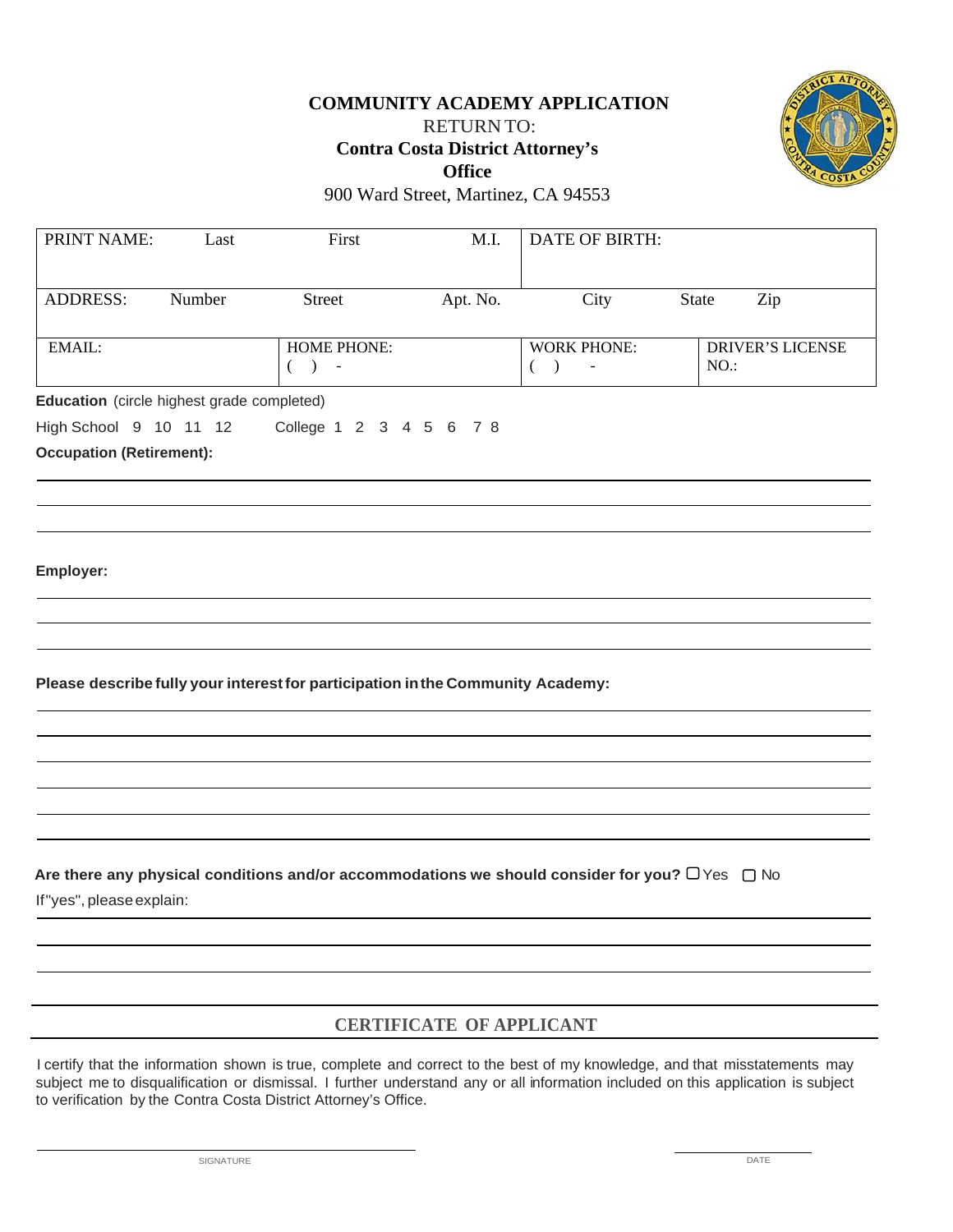## District Attorney's Office Community Academy **Application Form**



**1. CIVIC ACTIVITIES:** Please include any present or past membership(s) on City or County committees, commissions, boards, or participation in the activities of community groups or organizations.

Feel free to include additional pages if your answer does not fit.

**2. YOUR INTEREST:** Why are you interested in attending the *Community Academy?* Please include what you would like to learn from the Academy as well as what you would like to share with the Academy. Please also include in your response any **qualifications/special interests** you believe are important.

Feel free to include additional pages if your answer does not fit.

**3. HOW DID YOU FIND OUT ABOUT THE** *COMMUNITY ACADEMY?* If applicable, please include in this section any organization or individual who *nominated* you to participate in this Academy.

Feel free to include additional pages if your answer does not fit.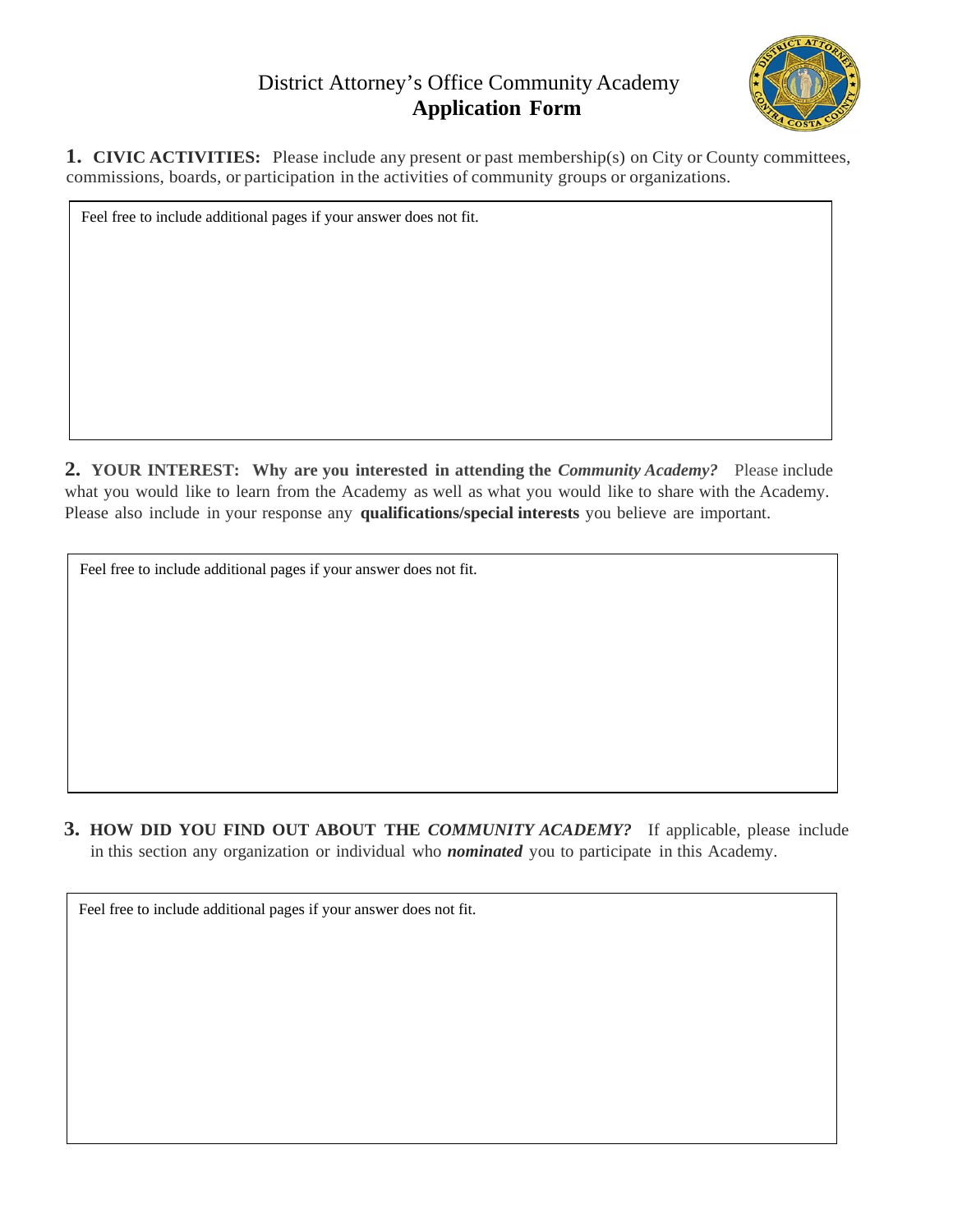### **Contra Costa County District Attorney's Office APPLICATION FOR COMMUNITY ACADEMY**



| $N$ and $\frac{1}{N}$ $\frac{1}{N}$ $\frac{1}{N}$ $\frac{1}{N}$ $\frac{1}{N}$ $\frac{1}{N}$ $\frac{1}{N}$ $\frac{1}{N}$ $\frac{1}{N}$ $\frac{1}{N}$ $\frac{1}{N}$ $\frac{1}{N}$ $\frac{1}{N}$ $\frac{1}{N}$ $\frac{1}{N}$ $\frac{1}{N}$ $\frac{1}{N}$ $\frac{1}{N}$ $\frac{1}{N}$ $\frac{1}{N}$ $\frac{1}{N}$ $\frac$ |  |                                      |  |
|-----------------------------------------------------------------------------------------------------------------------------------------------------------------------------------------------------------------------------------------------------------------------------------------------------------------------|--|--------------------------------------|--|
| Date of Birth (Last)                                                                                                                                                                                                                                                                                                  |  | $(First)$ $(MI)$                     |  |
|                                                                                                                                                                                                                                                                                                                       |  | Home Address Phone (2002)            |  |
|                                                                                                                                                                                                                                                                                                                       |  | State <u>Contains Zip</u> Zip        |  |
| CDL / ID # / OTHER                                                                                                                                                                                                                                                                                                    |  |                                      |  |
|                                                                                                                                                                                                                                                                                                                       |  | <b>EMERGENCY CONTACT INFORMATION</b> |  |
| Name                                                                                                                                                                                                                                                                                                                  |  |                                      |  |
| Address                                                                                                                                                                                                                                                                                                               |  | $\text{Phone}(\_\_\_\_\_\_\_\$       |  |

#### **RISK WAIVER AGREEMENT**

I hereby request permission to participate as a guest in the Contra Costa County District Attorney's Office Community Academy, which includes a tour of the Contra Costa Superior Court and the Martinez Detention Facility. I understand that by participating in the Community Academy, I may be placing myself in a position of DANGER. I am aware that the work of the District Attorney's is inherently dangerous, and that I may be subjected to the RISK PERSONAL INJURY OR DAMAGE TO MY PROPERTY by accompanying member(s) of the Agency during the performance of official duties. I freely, voluntarily and with such knowledge ASSUME THE RISK OF PERSONAL INJURY AND PROPERTY DAMAGE arising directly or indirectly from my participation in this program. I also authorize Contra Costa County District Attorney's Office to conduct the below limited background check.

I, **EXECUTER IN A RELEASE The Contra Costa County District Attorney's Office (DA), and any and all** employees, officers or agents, from liability for any injury, damage or claim of any kind resulting from any accident or incident which occurs during the Martinez Detention Facility tour, regardless of whether the cause is due to the condition of the facility equipment, the active or passive negligence of a city employee, or any other cause. I further WAIVE ANY RIGHT TO BRING ANY ACTION, legal or otherwise, against the County of Contra Costa, the Contra Costa District Attorney's Office, or any agent, employee or officer of the DA's office for any injury I may sustain as a result of my participation.

This Release and Waiver is binding on my heirs, my executors, administrators, assignees and myself. I hereby represent that I have carefully read and understand the contents of this document and sign the same of my own free will.

| Signature                                                                       | Date. | <b>Print Name</b> |  |
|---------------------------------------------------------------------------------|-------|-------------------|--|
|                                                                                 |       |                   |  |
| <b>Application Received By</b>                                                  |       | Date              |  |
| Background Check Completed By                                                   |       | Date              |  |
| $\Box$ DMV Printout/Photo $\Box$ Aries NCIC: $\Box$ RAP $\Box$ WRNTS $\Box$ R/O |       | <b>JAWS</b>       |  |
| Lieutenant of Inspectors, Recommend Approval                                    |       | YES<br>NO         |  |
| Chief of Inspectors, Recommend Approval                                         |       | YES<br>NO.        |  |
| District Attorney, Recommend Approval                                           |       | YES               |  |

CCDA-100 Revised 07/2018

Name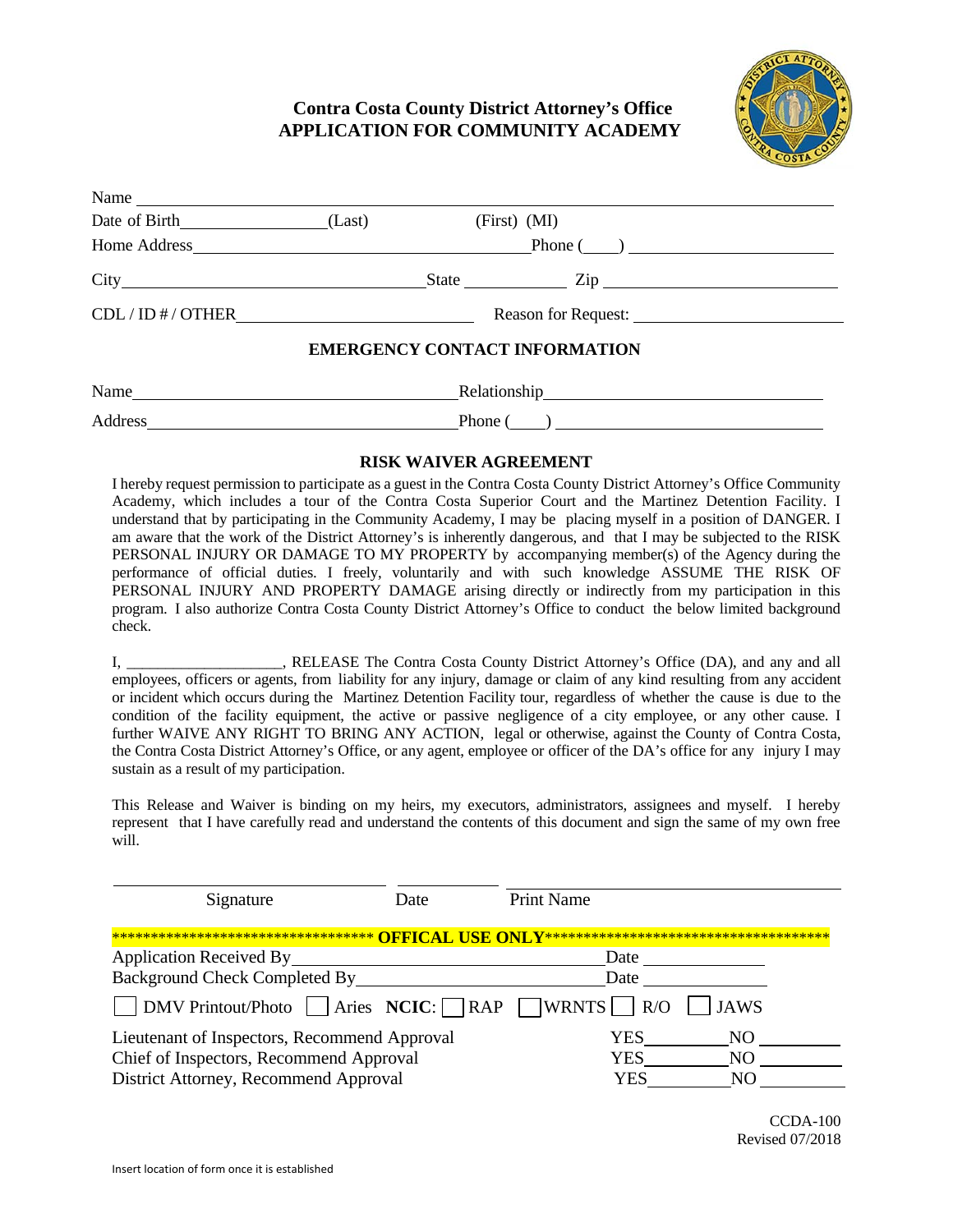# **Contra Costa County District Attorney's Office PHOTO PERMISSION SLIP**



I, PRINT NAME , grant permission to the Contra Costa County District Attorney's Office (District Attorney), its employees and/or agents acting on its behalf, to take and/or use visual/audio images of me. The Contra Costa District Attorney's Office, its employees and/or agents acting on our behalf WILL NOT materially alter any original visual and/or audio image.

Visual/audio images are any type of recording, including photographs, digital images, drawings, renderings, voices, sounds, video recordings, audio clips or accompanying written descriptions. I agree that the District Attorney's Office owns the images and all the rights related to them and that the images may be used in any manner or media without notifying me. This includes, but is not limited to, Contra Costa District Attorney's Office affiliated web sites, publications, promotions, broadcasts, advertisements, posters, presentations, and any other District Attorney uses. I waive any right to inspect and/or approve the finished images or any printed or electronic matter that may be used with them.

I release the District Attorney's Office and its employees and agents, including any firm authorized to publish and/or distribute a finished product containing the images, from any claims, damages or liability, which I may ever have in connection with the taking of use of the images or printed material used with the images.

I am at least 18 years of age and competent to sign this release. I have read this release before signing. I understand its content, and I freely accept the terms.

**I HAVE READ AND UNDERSTAND THIS RELEASE**.

Print name Date

Signature